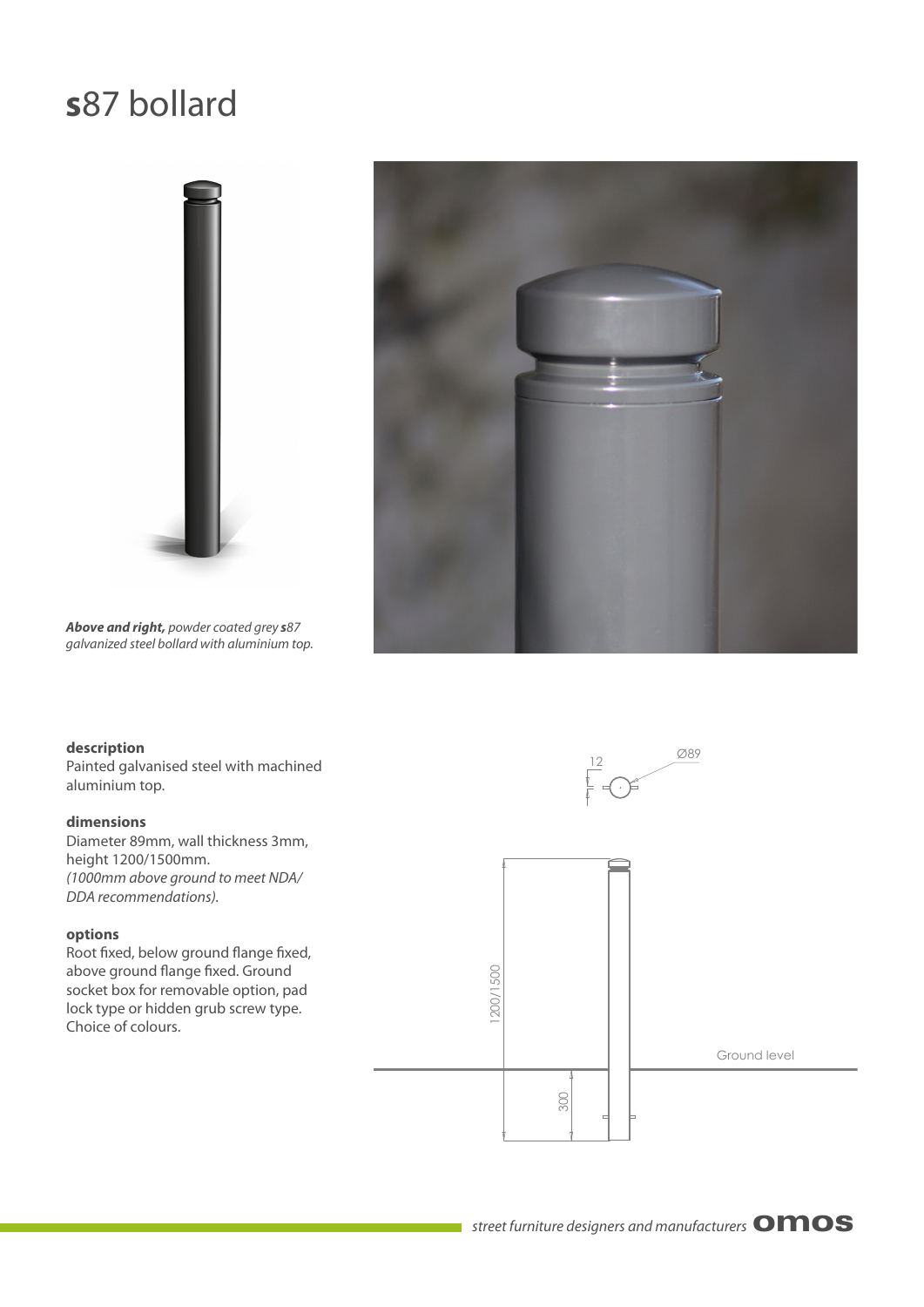## **s**87 AGFF Fixing Instructions

#### **(for areas already paved)**

- **1** Ensure that the surface which the bollard is to be fixed to is of sufficient size and strength for this purpose.
- **2** Position the bollard in the desired location and mark hole positions.
- **3** Drill following fixing manufacturer's instructions to suit the chosen fixing. Choose a fixing which will accept an M10 SS CSK bolt, either a mechanical anchor (such as Hilti HSC-IR M10\*60) or an internally threaded fixing designed for chemical fixing (such as Hilti HIS-RN M10xL [length to suit]). IMPORTANT, the depth of the hole must be sufficient to allow the fixing to be fully embedded in the concrete rather than partially in the paver and partially in the concrete.
- **4** Insert the fixings into the ground following fixing manufacturer's instructions.
- **5** Reposition the bollard and screw in M10 SS CSK (stainless steel with countersunk head) into the 4 no. fixings. Where chemical fixing is used (such as Hilti HIT-HY 150) leave sufficient time to cure.
- **6** Tighten the bolts.

#### **Foundations**

Foundations must be to engineers specification. Omos recommends a minimum cube size of 400mm.







**Above,** fixing details.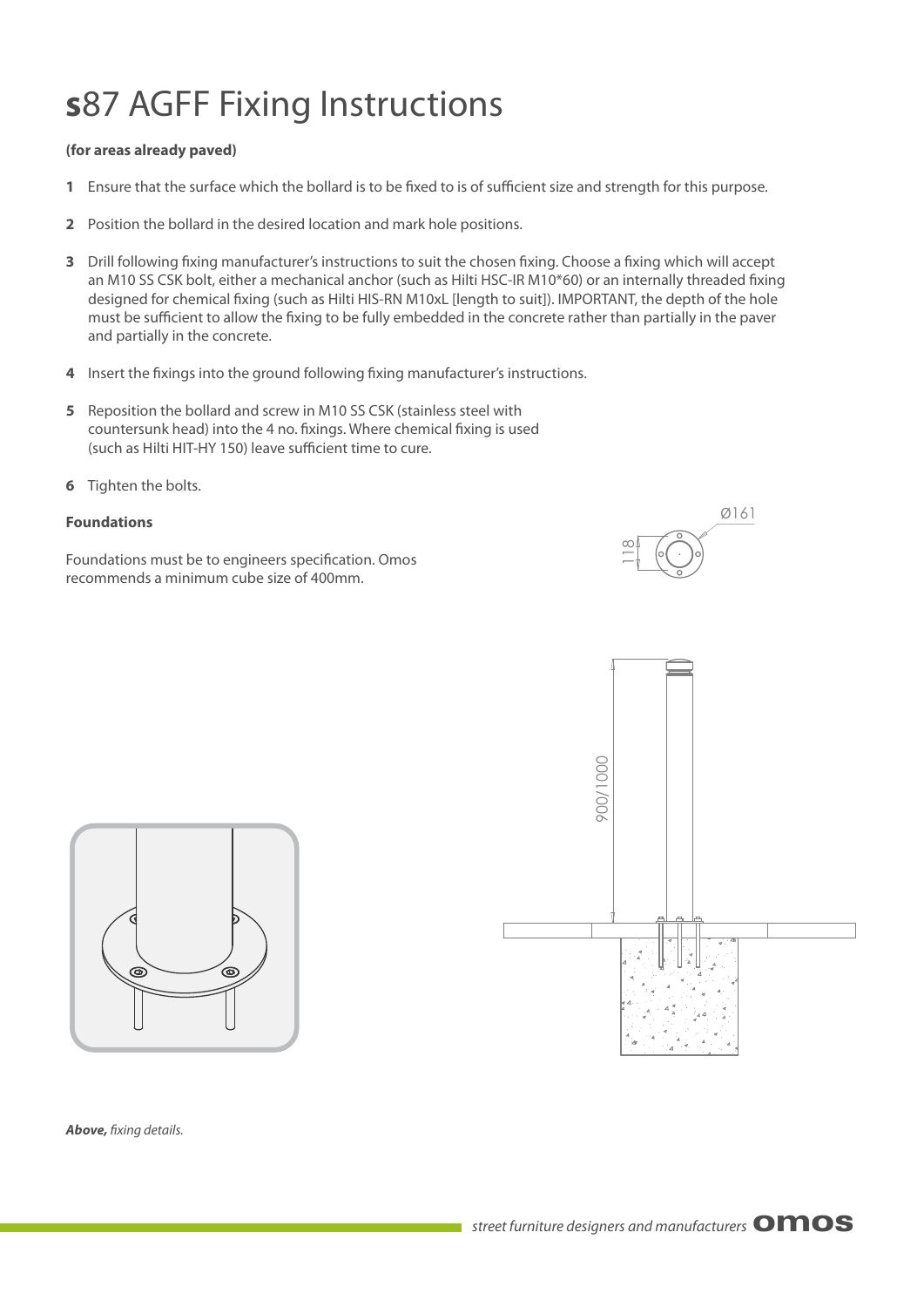## **s**87 BGFF Fixing Instructions

#### **(for areas already paved)**

- 1 Cast foundation to engineers specification where bollard is to be located. The surface of the foundation must be level and finished to 100mm +10mm, -0mm. Leave to fully cure.
- **2** Position the bollard in the desired location and mark hole positions.
- **3** Drill 12mm holes to a depth of 150mm (or more depending on thickness of paver), insert M12 through bolts (such as Hilti HSA M12).
- **4** Use shims if necessary to ensure the correct height and plumb. Tighten bollard in position.
- **5** Where necessary cut or core drill the paving slabs and reinstate.
- **6** Render neatly around bollard with non shrink grout, removing any grout residue.

#### **Foundations**

Foundations must be to engineer's specification. Omos recommends a minimum cube size of 400mm.







**Above,** fixing details.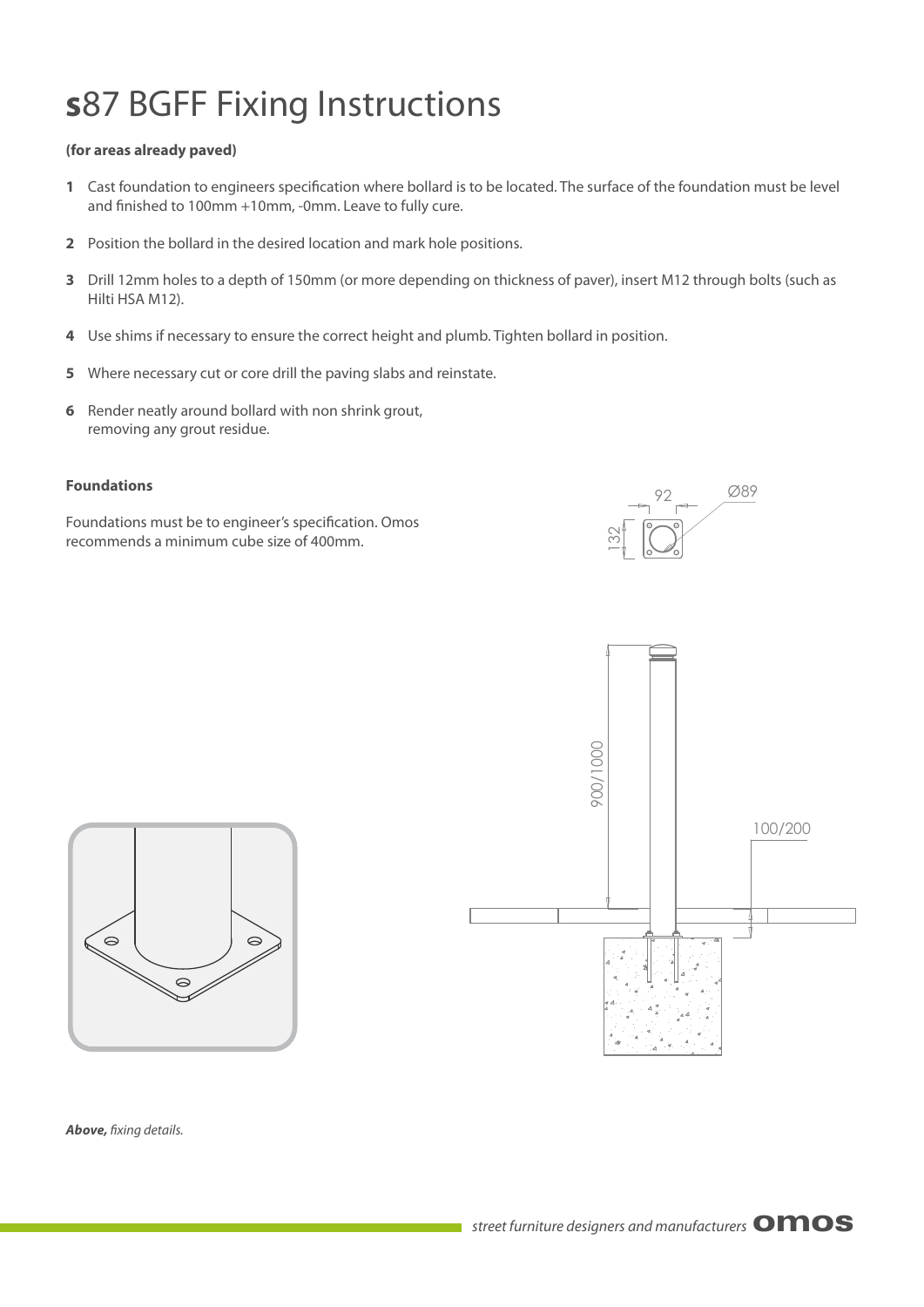### **s**87 RF Fixing Instructions

#### **(for areas already paved)**

note: as an alternative to setting the bollard directly into the foundation, a plastic pipe may be set in the foundation allowing the bollard to be fixed at a later date.

- **1** Set out the position of the bollard/s.
- **2** Where the area has been paved remove sufficient pavers to facilitate excavation.
- **3** Excavate holes to engineer's specification.
- **4** Position bollard precisely ensuring correct position, height and plumb. Prop securely in position.
- **5** Back fill holes with concrete (35N20) leaving sufficient depth for paving slabs and bedding.
- **6** Once set remove props.
- **7** Where necessary cut or core drill the paving slabs and reinstate.
- **8** Render neatly around bollard with non shrink grout, removing any grout residue.

# 12 Ø89

#### **Foundations**

Foundations must be to engineer's specification. Omos recommends a minimum cube size of 400mm.





**Above,** fixing details.